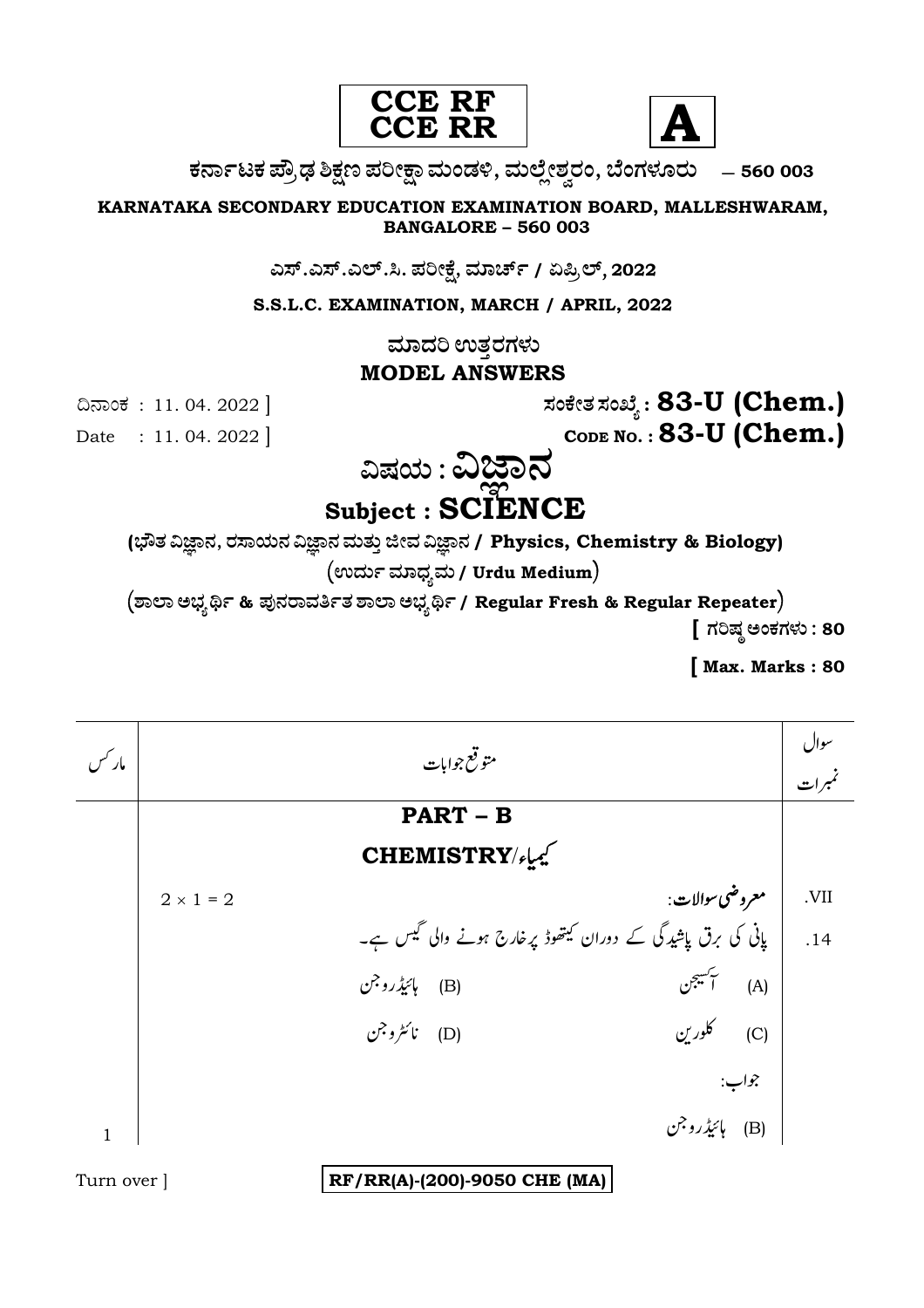## **CCE RF & RR** 2 **83-U (Chem.) 83-U** (Chem.)

| مار حس       | متوقع جوابات                                                                     | سوال<br>تمبرات |
|--------------|----------------------------------------------------------------------------------|----------------|
|              | کلورین کا ایٹمی عدد 17 ہے۔یہ جدید میعادی جدول میں کس میعاد عدد سے تعلق رکھتا ہے۔ | .15            |
|              | (A)<br>(B)<br>$\overline{2}$<br>7<br>$\overline{4}$<br>(C)<br>3<br>(D)           |                |
|              | جواب:                                                                            |                |
| $\mathbf{1}$ | $3$ (D)<br>مندرجہ ذیل سوالات کے جوابات لکھیں :<br>$4 \times 1 = 4$               | .VIII          |
|              | جدید میعادی کلیه بیان کیچئے۔                                                     | .16            |
|              | جواب:                                                                            |                |
| $\mathbf{1}$ | عناصر کی خصوصیات ان کے ایٹمی عد د کاد ور کی فنکشن ہو تی ہیں۔                     |                |
|              | پلاسٹر آف پیرس کے کوئی دو استعالات لکھئے۔                                        | .17            |
|              | جواب:                                                                            |                |
|              | پلاسٹر آف پیرس کے استعمالات:                                                     |                |
|              | ★ گوٹی ہڈیوں کو صحیح جگہ پرلانے کے لئے                                           |                |
|              | $\star$ کھلونے بنانے میں                                                         |                |
|              | * زيبائشْ(شياءكى تيارى ميں                                                       |                |
| $\mathbf{1}$ | * سطحیں چکنی کرنے کے لیئے (کوئی دو)<br>$\frac{1}{2} + \frac{1}{2}$               |                |

**RF/RR(A)-(200)-9050 CHE (MA)**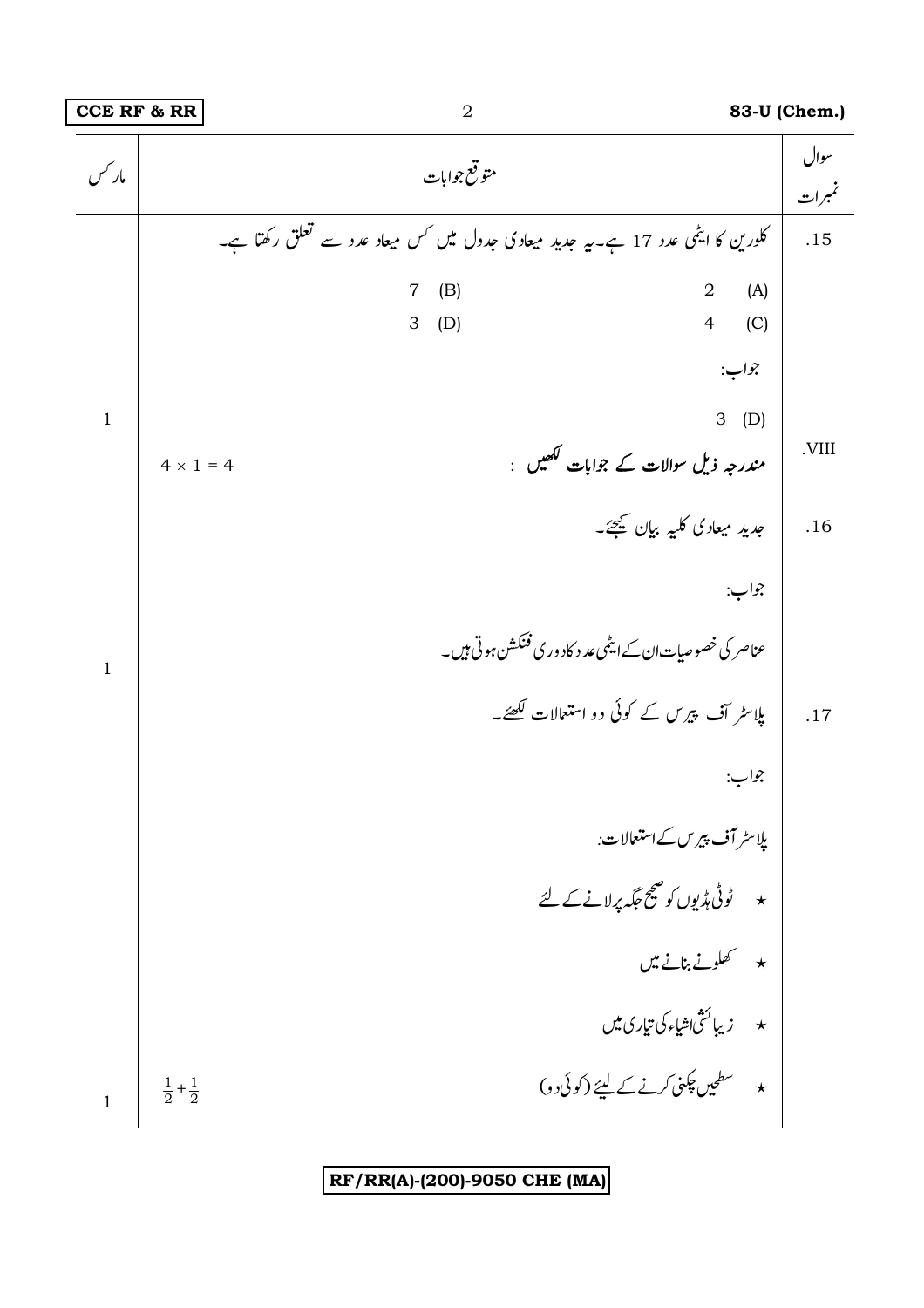

3

RF/RR(A)-(200)-9050 CHE (MA)

Turn over ]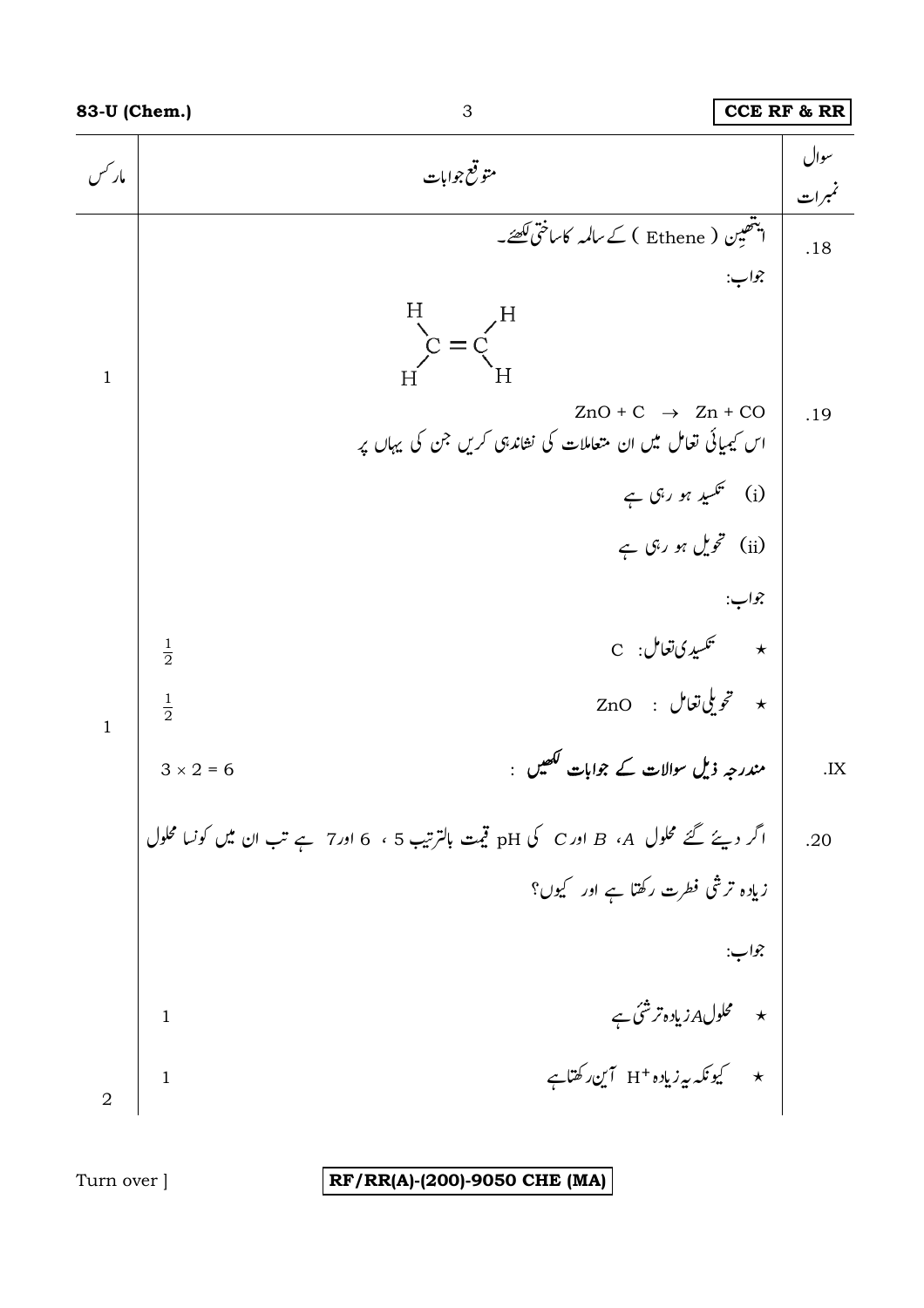

 $\overline{4}$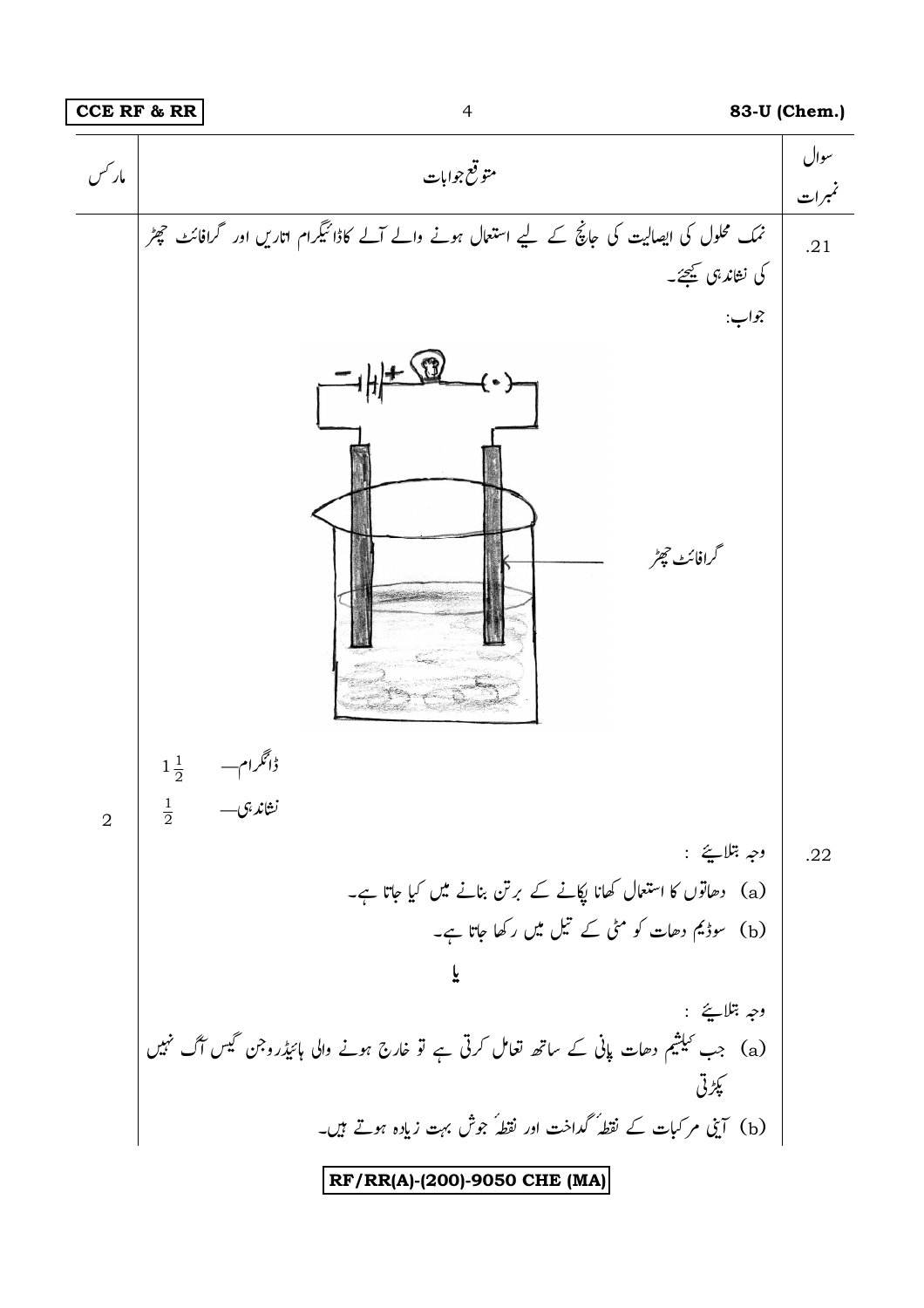| مار کس                           | متوقع جوابات                                                                                                                                                                                                                                                                                                                                                                                                                                                                  | سوال<br>تمبرات |
|----------------------------------|-------------------------------------------------------------------------------------------------------------------------------------------------------------------------------------------------------------------------------------------------------------------------------------------------------------------------------------------------------------------------------------------------------------------------------------------------------------------------------|----------------|
| $\overline{2}$<br>$\overline{2}$ | جواب:<br>(b) چونکہ سوڈیم دھات ہوا میں موجود آنسیجن اور پانی کے ساتھ تیزی سے تعامل کرتی ہے اسلئے اس کو مٹی کے تیل<br>میں رکھاجاتاہے۔<br>(a) گیلشیم اور پانی کے در میان تعامل کی شدت کم ہوتی ہے خارج ہونے والی حرارت اتنی نہیں ہوتی کہ ہائیڈروجن<br>آگ پکڑ لے<br>1<br>مندرجہ ذیل سوالات کے جوابات لکھیں  :<br>$3 \times 3 = 9$                                                                                                                                                  | . X            |
|                                  | ایٹمی سائز سے کیا مراد ہے ؟ جدید میعادی جدول میں کسی میعاد کے چلتے ایٹمی سائز کیوں گھٹتا ہے اور<br>گروپ کے چلتے کیوں بڑھتا ہے؟ تشریح کریں۔<br>جواب:<br>ايٹمی سائز :<br>★ مسمحسی تنہاا پٹم کے نیو کلیس کے مرکزاور سب سے باہر ی شیل کے در میان فاصلہ کوایٹمی سائز کہتے ہیں۔<br>★ مسلمک پیریڈ میں بائیں سے دائیں جانے پرایٹمی نصف قطر کھٹتا ہے ایسانیوکلیر جارج میں اضافہ کی وجہ سے ہوتا ہے جو<br>الکٹرانوں کو نیو کلیس کی جانب کھینچتاہےاورا بیٹم کے سائز کو کم کر دیتاہے۔<br>1 | .23            |
| 3                                | ★ میں جیسے ہیں ہم گروپ میں پیچے کی طرف بڑھتے ہیں نئے شیل <sub>ا</sub> ن میں جڑتے رہتے ہیں اس سے نیو کلبیں اور سب سے<br>باہر کیاا کیٹر ان کے در میان فاصلہ اسطرح بڑھتا ہے کہ نیوکلیئر جارج میں اضافہ کے باوجود ایٹمی سائز میں اضافہ ہوتا<br>زنک کے دانوں کا ڈائیلیوٹ سلفیورک تیزاب کے ساتھ تعامل اور ہائیڈروجن گیس کو جلا کر اسکی جانچ<br>کا ڈائیگرام اتاریں اور درج ذیل کی نشاندہی کریں۔<br>$i)$ $\leq$ $(i)$<br>(ii) ڈلیوری ٹیوب                                             | .24            |

 $\overline{5}$ 

RF/RR(A)-(200)-9050 CHE (MA)

Turn over ]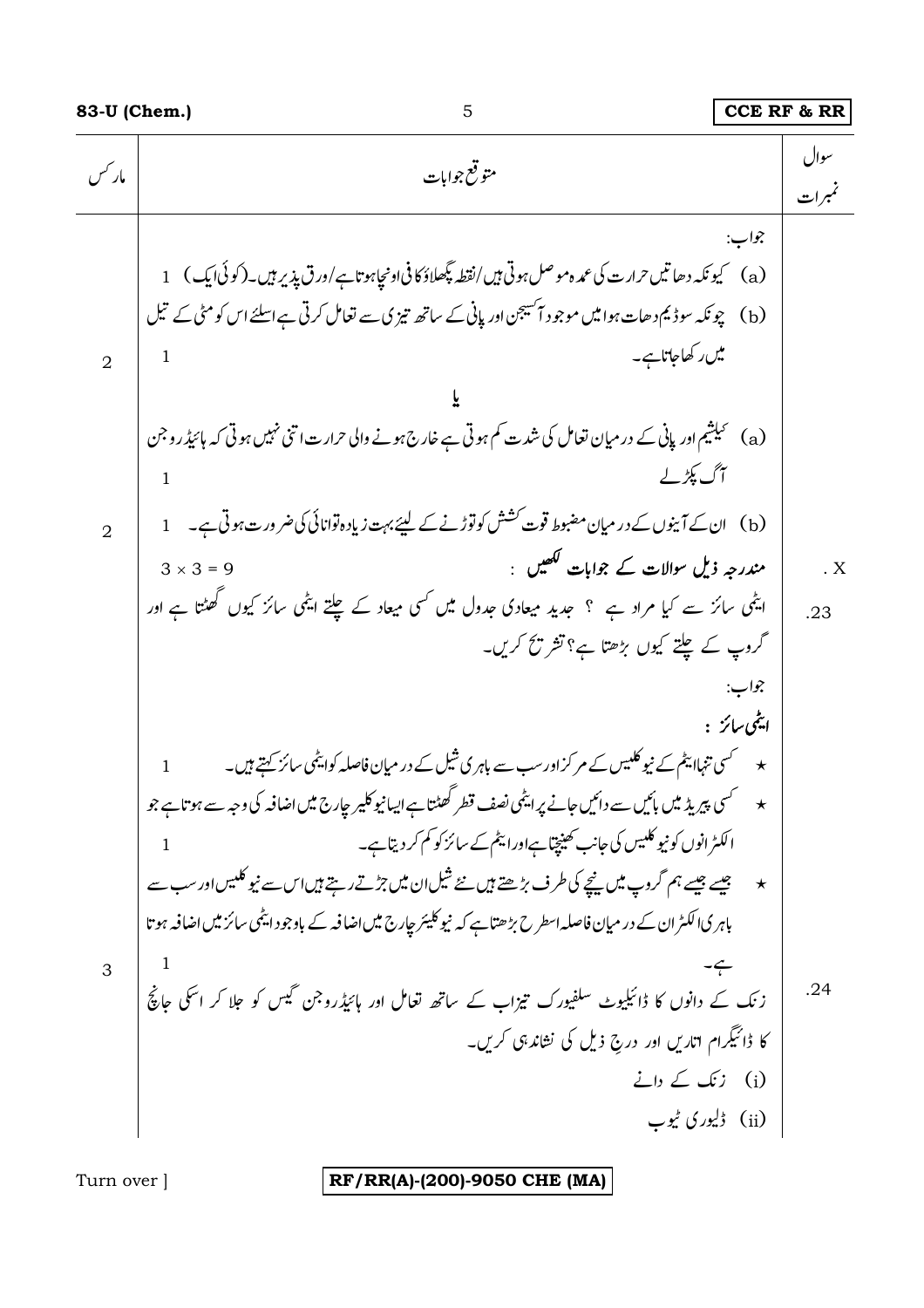

RF/RR(A)-(200)-9050 CHE (MA)

6

## 83-U (Chem.)